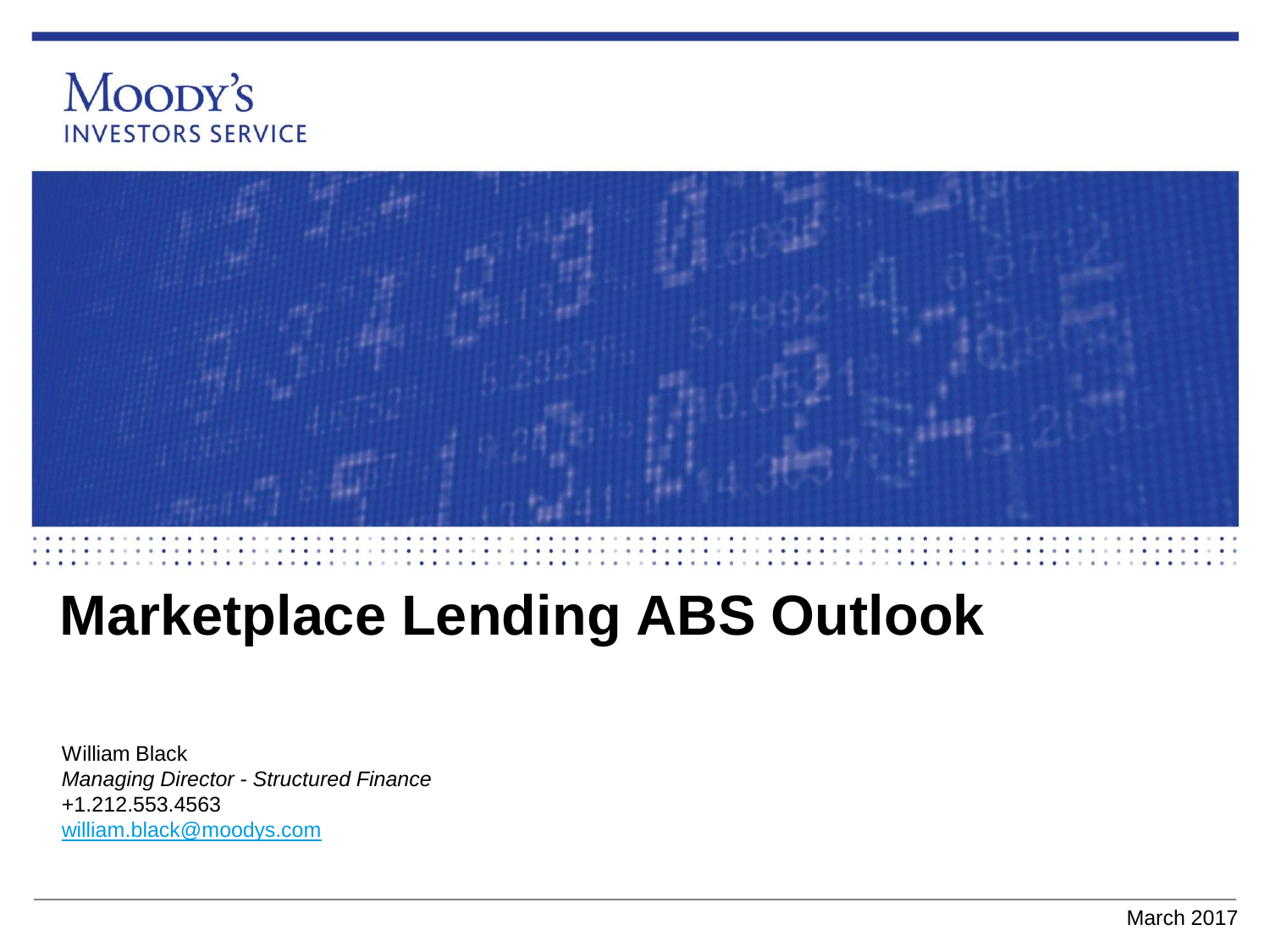#### **2016: A Year of Turmoil**

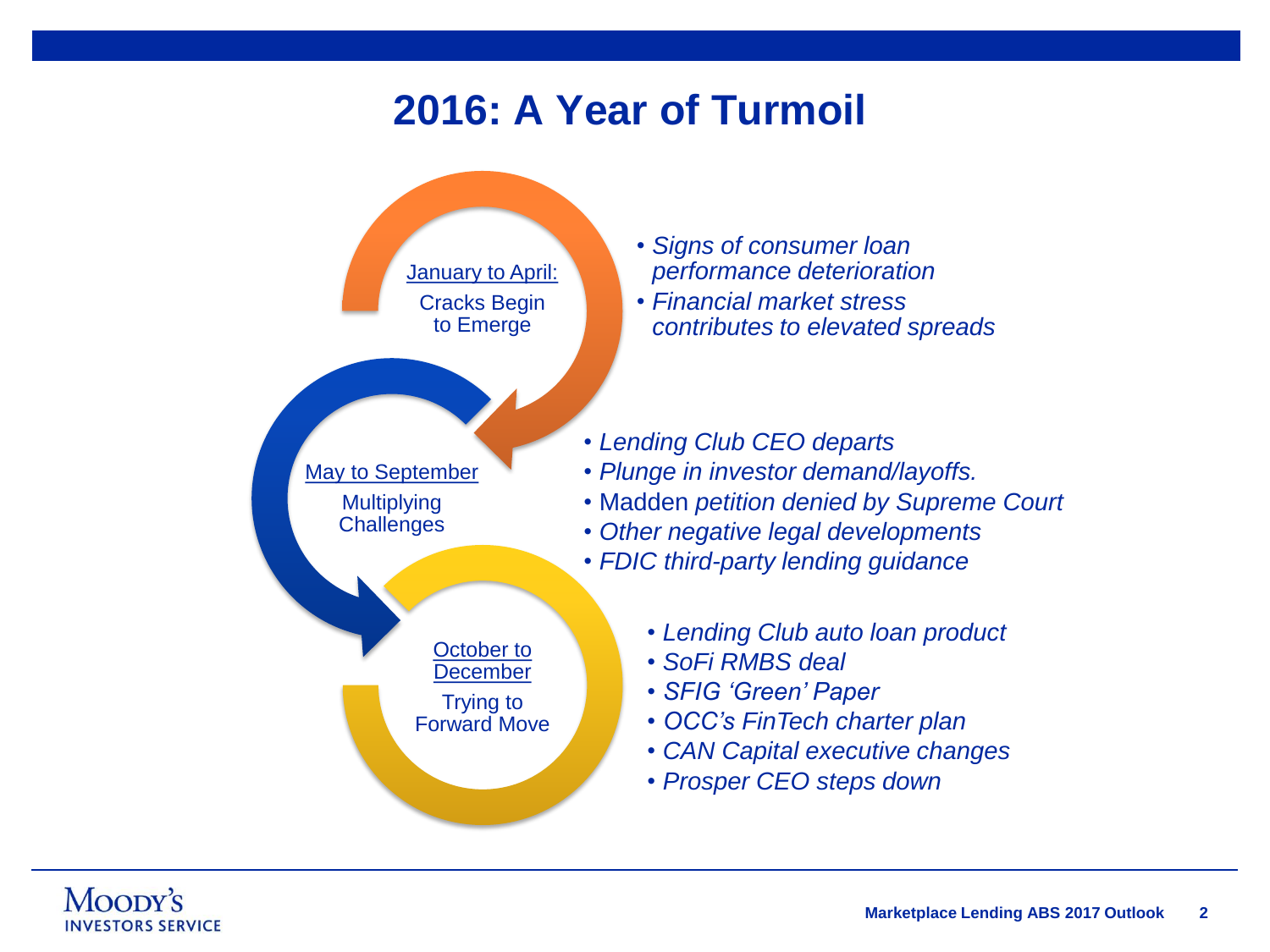# **… Resulting in Significant Slowdown in Originations**



*Sources: Orchard Platform, Moody's Investors Service*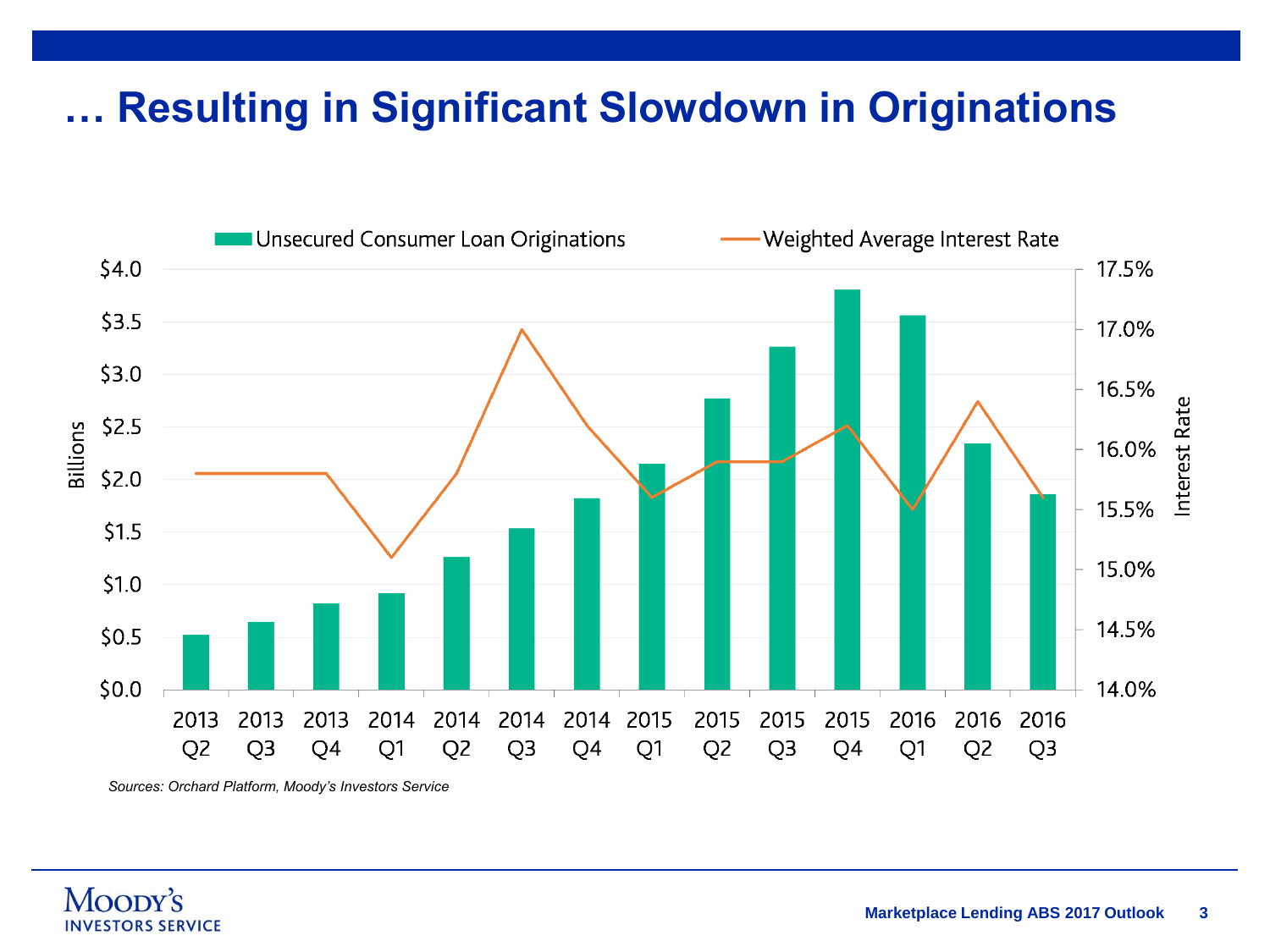# **Legal/Regulatory Developments to Continue in 2017**

- » Small business lenders face the highest risk of disruption
- » More court cases to cast doubt on partner-bank model
- » Although developments likely to highlight risks, policy makers could also take steps to support industry's growth
- » New administration creates further uncertainty.

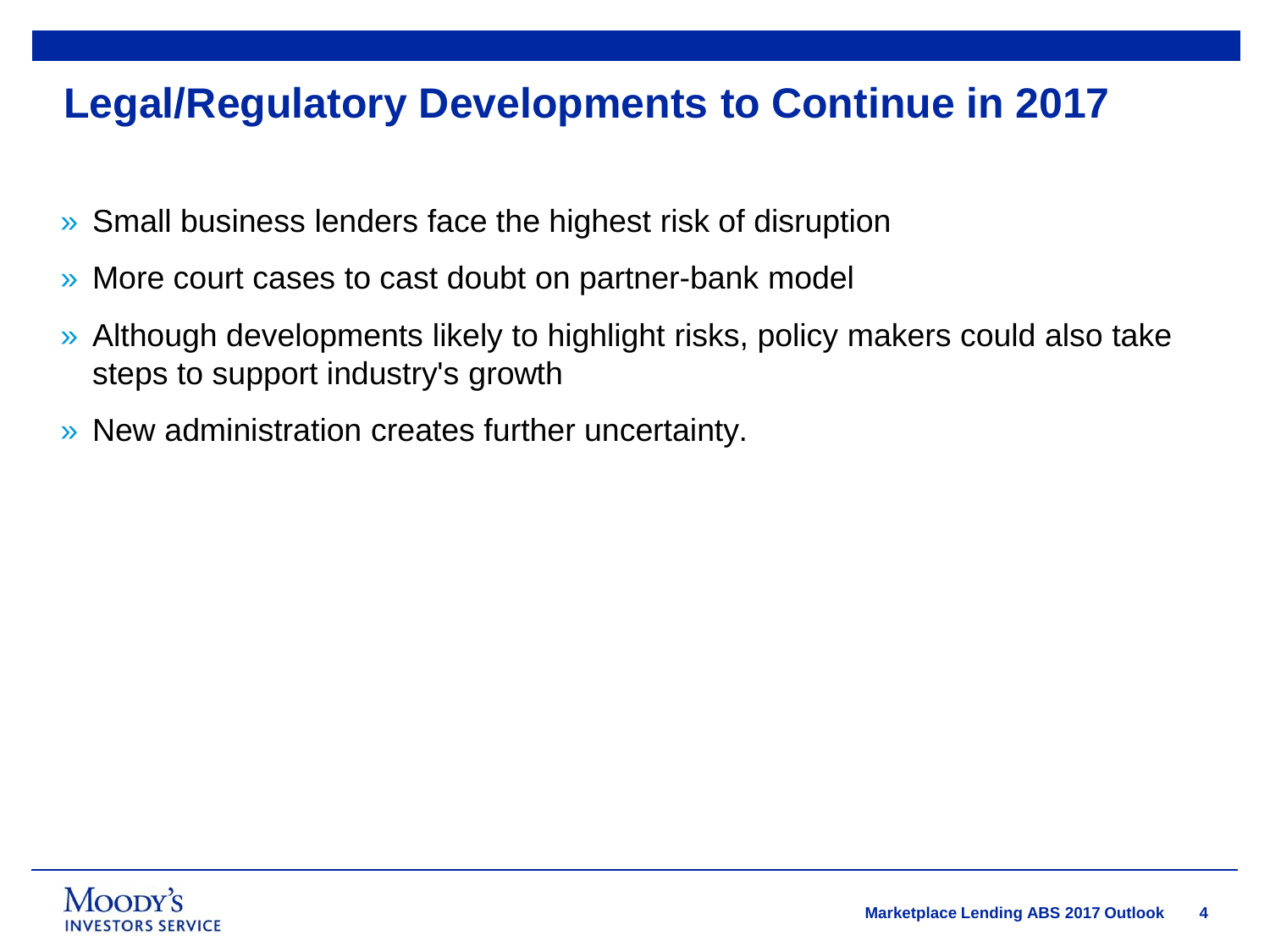# **Despite Origination Slowdown, US ABS Issuance Grew**



*Sources: PeerIQ, Moody's Investors Service*

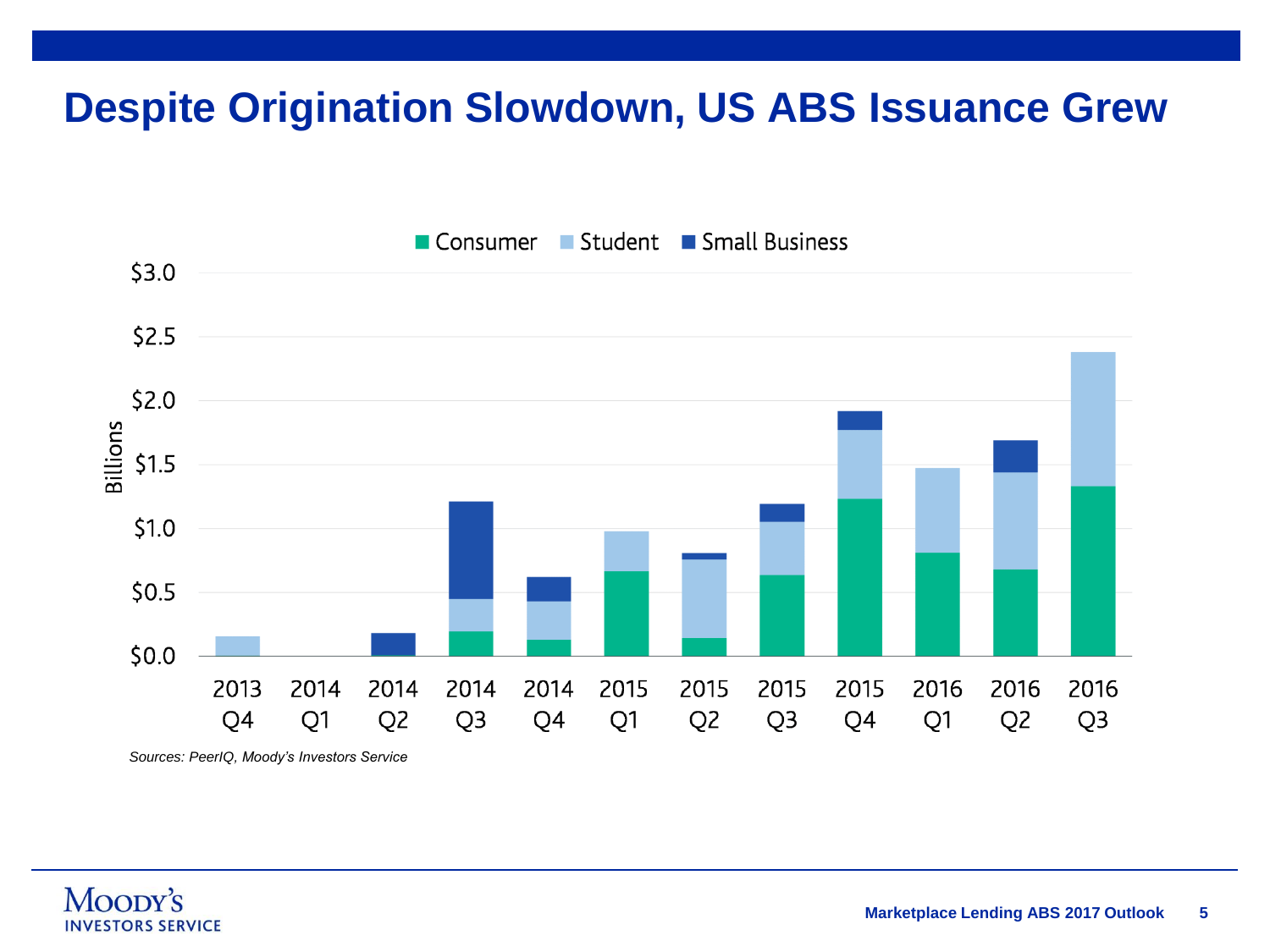#### **Economic Conditions Bolster Performance of Deals**

- » Our view on the asset performance of the sector is stable
- » Economy supports loan performance across categories
	- Forecasted GDP growth of 2.4% in 2017 from 1.6% in 2016
	- Unemployment rate to remain low at 4.6% for next two years
- » But growth subdued; many Americans face challenges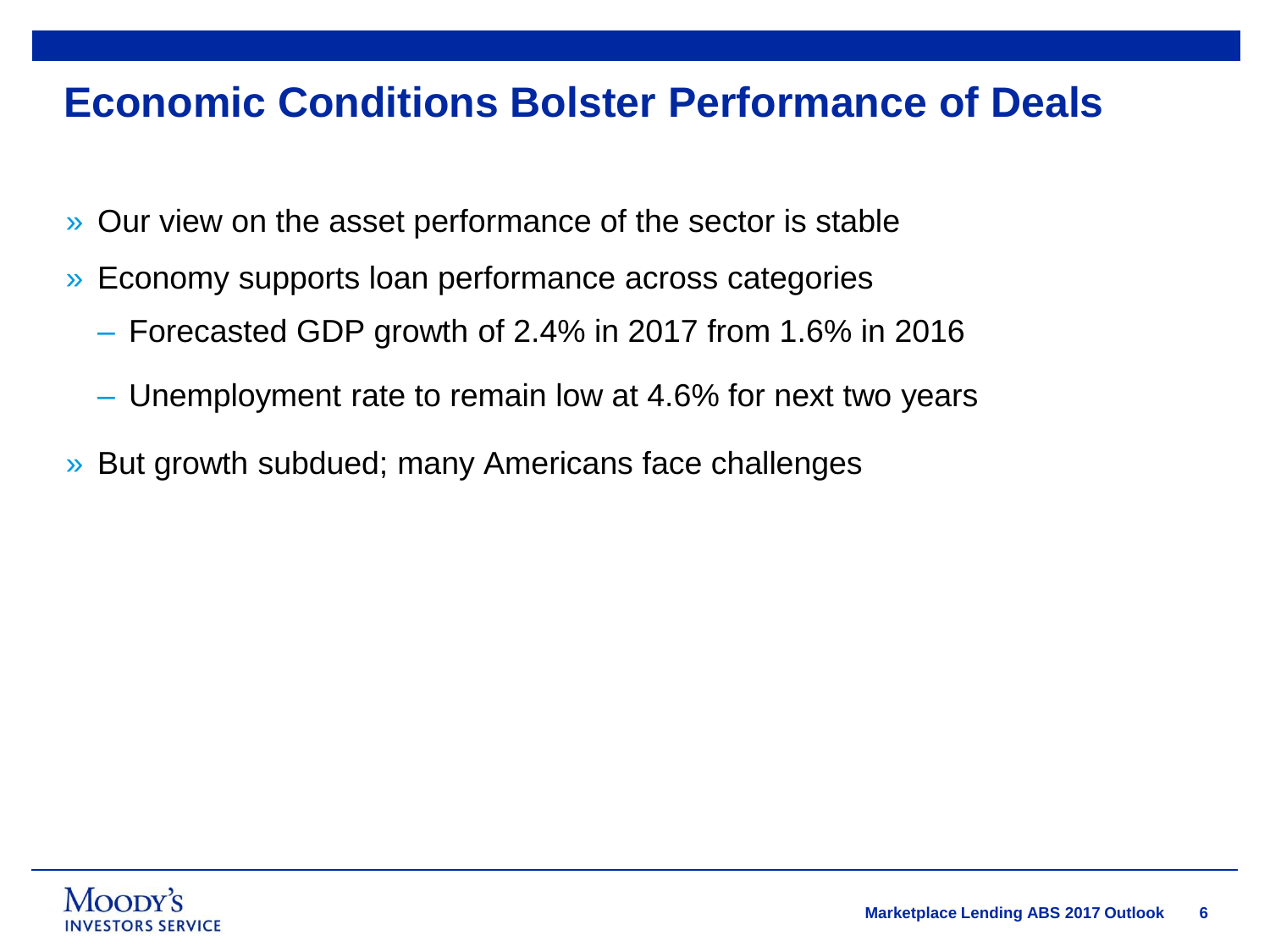#### **Related Moody's Research**

[Marketplace Loan ABS Would Benefit from a Bank Charter for US Financial Technology Companies](https://www.moodys.com/research/Marketplace-Loan-ABS-Would-Benefit-from-a-Bank-Charter-for--PBS_SF444177), 13 December 2016

Marketplace Lending ABS - US 2017 Outlook - [Credit Quality Will Be Generally Steady as Lenders Look to Reestablish](https://www.moodys.com/researchdocumentcontentpage.aspx?docid=PBS_1042543) Confidence, 5 August 2016

Marketplace Lending ABS - [US: FDIC Proposal Would Improve Credit Quality of Marketplace Loans Originated Through](https://www.moodys.com/researchdocumentcontentpage.aspx?docid=PBS_1044025)  Partner Banks, 28 October 2016

Fintech - [US Online Lenders: Competitive Advantages in Underserved Niche Market Rest on Unsteady Foundation,](https://www.moodys.com/research/Fintech-US-Online-Lenders-Competitive-Advantages-in-Underserved-Niche-Market--PBC_1046280) 19 October 2016

[Marketplace Originated Consumer Assets 2016-1: New Issue -](https://www.moodys.com/research/Marketplace-Originated-Consumer-Assets-2016-1-New-Issue-The-1st-New-Issue-Report--PBS_1044273) The 1st Marketplace Originated Consumer Loan Transaction in the U.K., 5 October 2016

Marketplace Lending ABS - [US: Key Risks in US Small Business Marketplace Lending Securitizations](https://www.moodys.com/researchdocumentcontentpage.aspx?docid=PBC_1024069), 12 September 2016

Marketplace Lending ABS - [US: CFPB Win in Lending Lawsuit Is Credit Negative for Sector,](https://www.moodys.com/researchdocumentcontentpage.aspx?docid=PBC_1041147) 9 September 2016

Marketplace Lending ABS – [US Efforts to Strengthen Lender Protections Will Not Remove Legal Risks for Sector,](https://www.moodys.com/researchdocumentcontentpage.aspx?docid=PBS_1036984) 30 August 2016

Marketplace Lending ABS – [US Uncertainty Lingers as Supreme Court Declines to Hear Madden Case,](https://www.moodys.com/researchdocumentcontentpage.aspx?docid=PBC_1033066) 29 June 2016

[New Issue Report: Small Business Origination Loan Trust 2016-1 DAC,](https://www.moodys.com/research/Small-Business-Origination-Loan-Trust-2016-1-DAC-New-Issue-Report--PBS_SF431677) 23 May 2016

Marketplace Lending ABS - [US Proposed Class Action Lawsuit Against Lending Club is Credit Negative for Sector](https://www.moodys.com/researchdocumentcontentpage.aspx?docid=PBC_1024902), 5 May 2016

Marketplace Lending ABS - [US Lending Club's Updated Model Likely Reduces But Doesn't Eliminate Legal Risks,](https://www.moodys.com/researchdocumentcontentpage.aspx?docid=PBS_1018187) 28 February 2016

#### Moopy's **INVESTORS SERVICE**